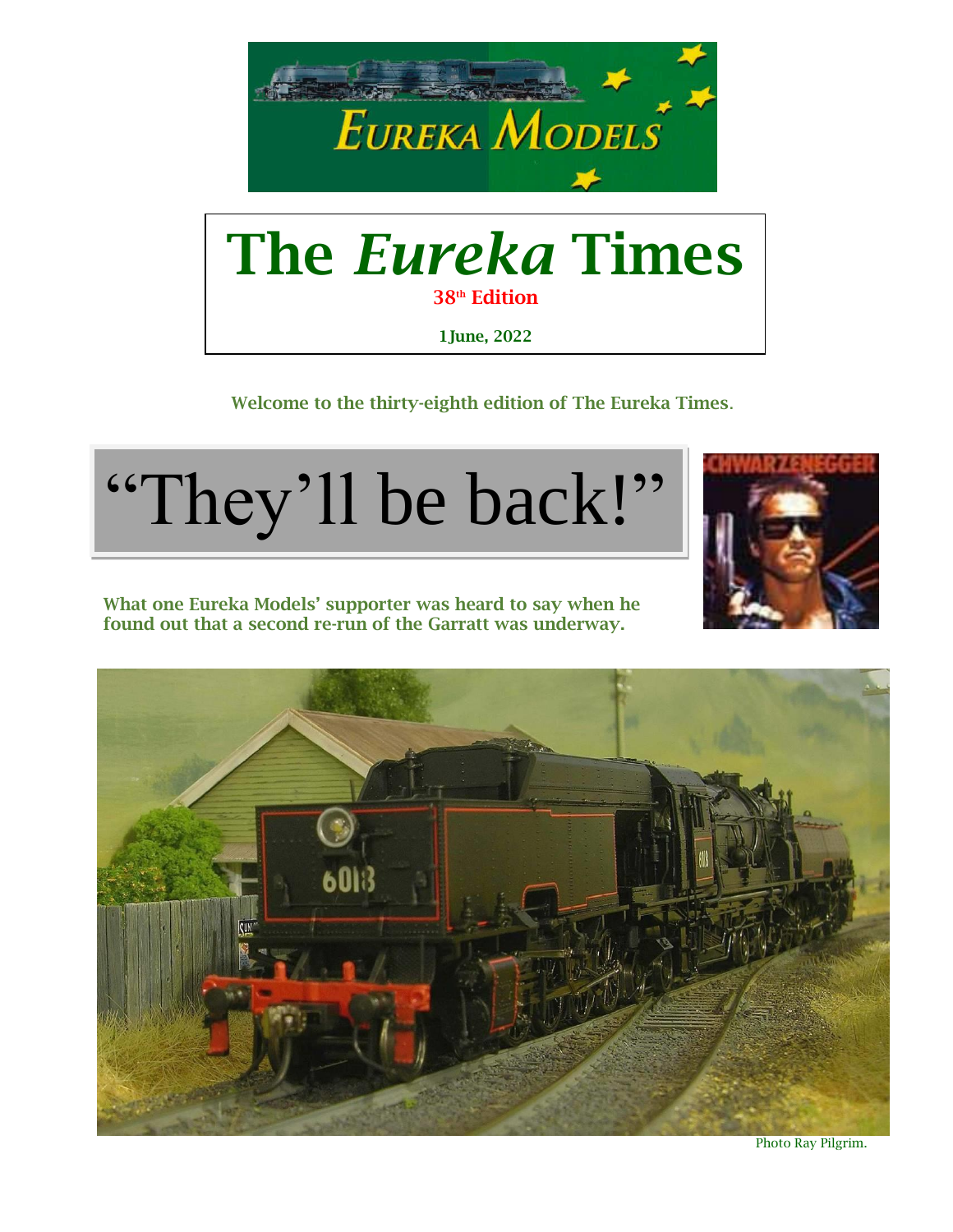"Traditionally, in the first issue of the Eureka Times each year we summarize project deliveries in the past year and outline progress in projects currently under construction. This will not take up much space here as there have been no deliveries in this past twelve months and projects currently under development are essentially the same ones on the agenda at the same time last year." *(ET 37 March, 2021)*

At the first editorial meeting held here at the Eureka Times' offices in 2022, the assembled staff considered whether to repeat the above opening paragraph from ET 37 which appeared in March last year. Many of the Eureka staff had sheepish looks on their faces as most of them had not actually done any work in the past twelve months.

With no exhibitions, no travel to China and almost no production at the factories in China. there had been very little to do as Covid worked its way through the populations of both Aus and China.

However, as we head into June, 2022 circumstances do appear to be changing for the better, both here at home as well as in the Middle Kingdom. At home the exhibition circuit is back in action with the four shows held to date indicating through both attendance and retail sales that the hobby is as healthy as ever. In China, whilst covid lockdowns continue to ravage industrial production, there are indications that project deliveries might return to something like normal over the next twelve to eighteen months. Component supplies are still going to be the challenge, but both of Eureka's main manufacturers are working on a continuous schedule of Eureka Models' projects and with the K class due for delivery later this year in conjunction with Phoenix we should see more items on the shelves.

An important development in the list of projects underway in China is the commencement of work on a third run of Eureka Model's AD60 class Garratt locomotive. Add re-runs of the 38s, R class, 40 class, 620/720s, HUB sets and CPH/CTHs together with G wagons, BCW, BSV and NSW NTAF bogie tank wagons plus more 12 wheelers, the Commissioner's Train and the Royal Train, all of which will keep Eureka's manufacturers busy for several years.

Ok! Let's have a closer look at what we hope we can achieve in the coming 12 months or so.

# A Major Development - A Re-run of a World-Wide Favourite – The Eureka Models AD60 Class Beyer-Garratt



A re-run of our popular AD60 class Garratt had largely been ruled out. However, we here at the Eureka Offices are almost continuously being petitioned to produce more AD60s. So much so that talks were recently held with our manufacturers and consequently the decision was made to commission a third run of this popular model. At this early stage, production involving eight engine numbers is envisaged. Four numbers feature engines with short bunkers and red lining and four numbers feature long bunker engines in plain black. Engine numbers will include more Centenary engine 6020 and preserved engine 6029. See the included order form for a full list. Currently the first step involving checking of the tooling is being undertaken. The practicality of including working marker lights is also being examined. More details in the next Eureka Times.

6002 at Emu Plains on its trial run, 21 Nov 1952, showing why the second batch were delivered without red lining.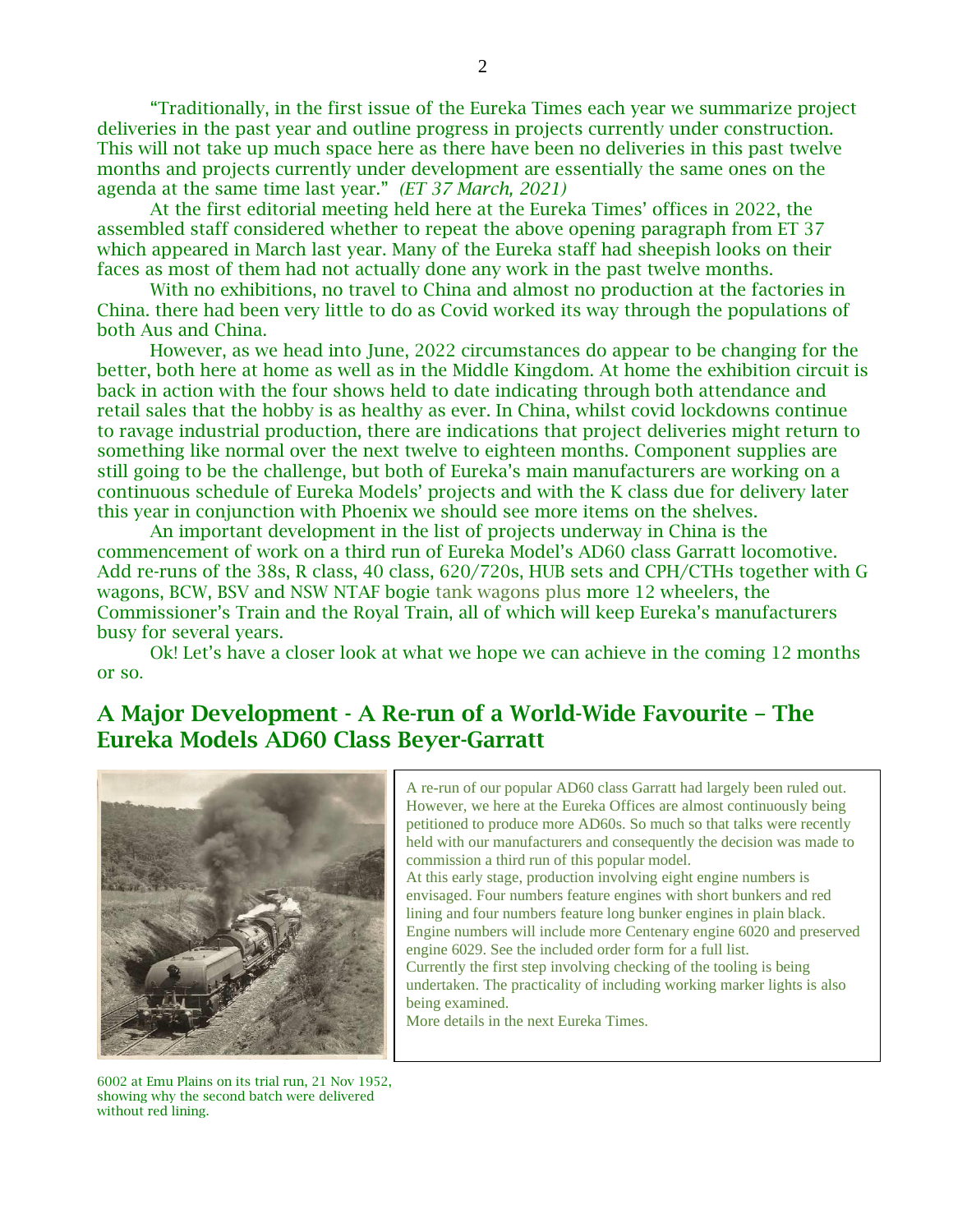# BUT WAIT, THERE'S MORE.

Following agreement with our manufacturer located in Southern China to proceed with the 620/720, 600/700, DEB project and, more recently, the above mentioned AD60 re-run, it was suggested that this manufacturer could produce re-runs of all the existing Eureka projects for which the tooling was now in the hands of this manufacturer. There is considerable logic in this suggestion. For a start, the proprietor of this manufacturer originally worked for Sanda Kan and has the drawings for all of the Eureka projects originally produced by Sanda Kan. As well, he is currently holding the tooling for these Sanda Kan projects on behalf of Eureka Models. These include the R class, the LCHs, BSVs and BCHs, G wagons and NTAFs. In such a case the NTAF tankers will be the first project to go ahead. More details as discussions progress.

## The K Class

As previously advised, the K class project is being manufactured in conjunction with Phoenix Reproductions. Delivery is expected in late 2022/early 2023. Existing orders on the books with Eureka Models will be supplied and supported by Eureka Models in the usual manner. If you have an order with Eureka Models please ensure that you have advised your required engine number(s) Retail orders will be available through both Phoenix and Eureka Models for a short period after delivery, after which Eureka Models will be responsible for the distribution of the K class. More details including numbers and artwork are available on the Phoenix website.

#### The 38 Class re-run – due late 2022.

Work on the 38 class re-run has recommenced after Chinese New Year at our principal manufacturer located outside Nanjing. Progress is very slow due to Covid, with delivery now scheduled for late 2022.

As previously advised the re-run will include the following engine numbers.

| Streamlined:                             |                               |                                          |             |
|------------------------------------------|-------------------------------|------------------------------------------|-------------|
| 3801 Green/Black/Grey,                   | 3802 Special Green 1946-1953, | 3803# Special Green 1946-1953            |             |
| 3804 Black late 1950s,                   | 3805# Black late 1950s        |                                          |             |
| Non-Streamlined:                         |                               |                                          |             |
| 3806 Special Green with Black Smoke Box, |                               | 3807 Royal Pilot Train Black,            | 3809# Black |
| 3815 Black,                              |                               | 3818 Special Green with Black Smoke Box, |             |
| 3820# Black                              |                               | 3822 Special Green with Black Smoke Box, |             |
| 3827# Special Green,                     |                               | 3830 Special Green with Black Smoke Box  |             |

Due largely to a number of special requests in addition to the above numbers it has been decided to produce a further five engine numbers. These additional five numbers will be announced in the next Eureka Times and will be produced in small quantities only.

The numbers marked with a hash (#) are being produced in very limited numbers and are intended to be basically "to order" only. From experience in the first run, only 3801 and 3830 will likely be available in retail outlets. All other engine numbers, especially those engine numbers being produced in small numbers will be available, initially at least, only direct from Eureka Models.

## 620/720, 600/700 two car diesel sets, 900 class DEB sets.

This project was another on which there was very little progress over the past year. However, as reported above, our second manufacturer whose factory is located on the Chinese mainland opposite Hong Kong is now again making progress on this project with delivery expected to commence in late 2022. Whilst from the outset the project was treated as one, the project was subsequently broken up into three stages. The first, involving a re-run of 620/720 sets, is the easy part. This will be followed by a run of 600/700 sets utilizing new tooling being prepared for the sides and roof and the 900s will follow. More details next edition.